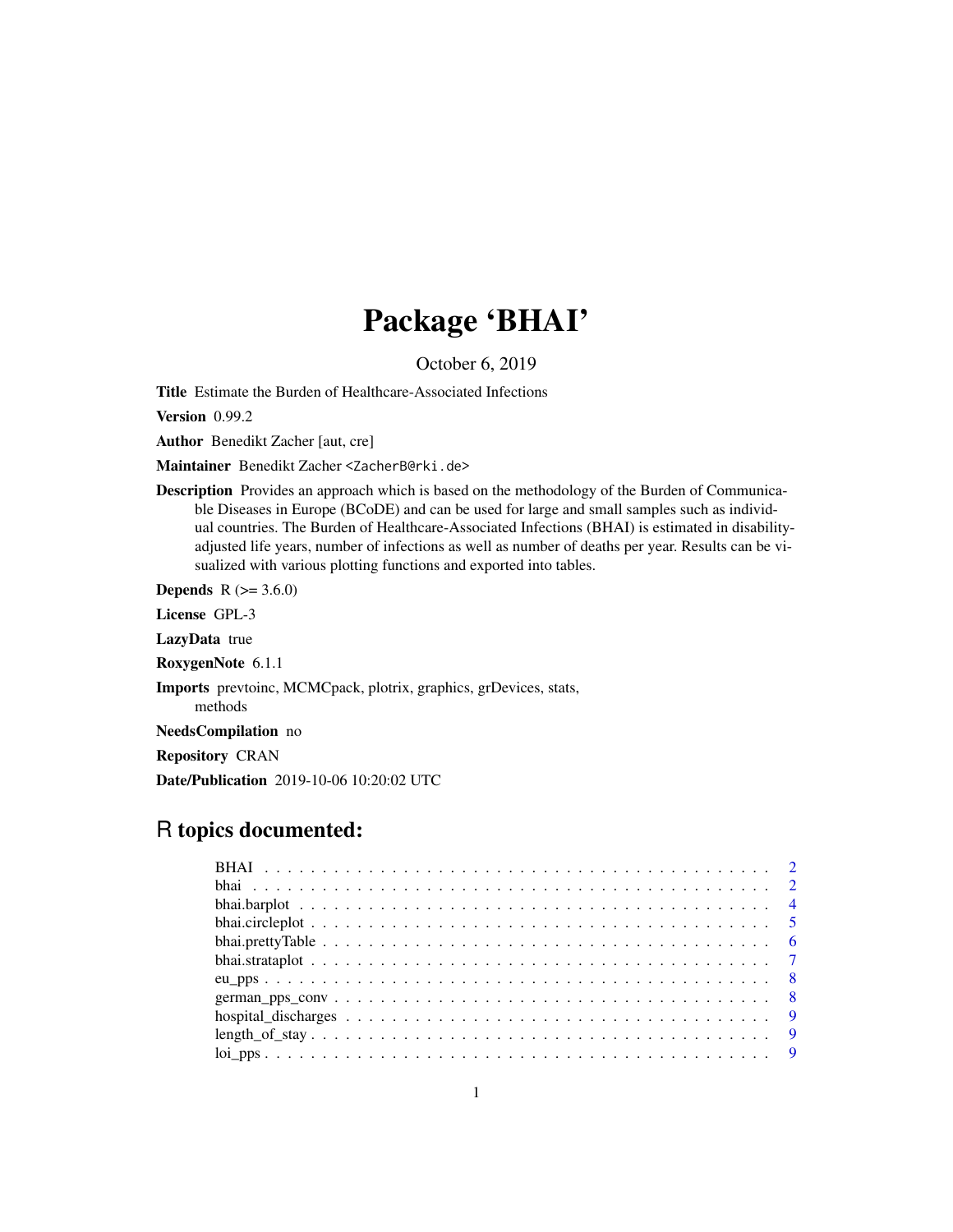#### <span id="page-1-0"></span> $2$

| Index | 18 |
|-------|----|

BHAI *BHAI:*

## Description

The BHAI package

#### BHAI functions

[bhai](#page-1-1):

<span id="page-1-1"></span>

| bhai | Main function of the package to estimation of the burden of healthcare- |
|------|-------------------------------------------------------------------------|
|      | associated infections                                                   |

## Description

Estimation of the burden of healthcare-associated infections

## Usage

```
bhai(pps, nsim = 1000, pop.sampling = TRUE,
  sample_distr = "rbetamix", estimate_loi_fun = bootstrap_mean_gren,
  stratified_sampling = FALSE, summarize_strata = TRUE,
 use_prior = TRUE)
## S4 method for signature 'PPS'
bhai(pps, nsim = 1000, pop.sampling = TRUE,
  sample_distr = "rbetamix", estimate_loi_fun = bootstrap_mean_gren,
  stratified_sampling = FALSE, summarize_strata = TRUE,
 use_prior = TRUE)
```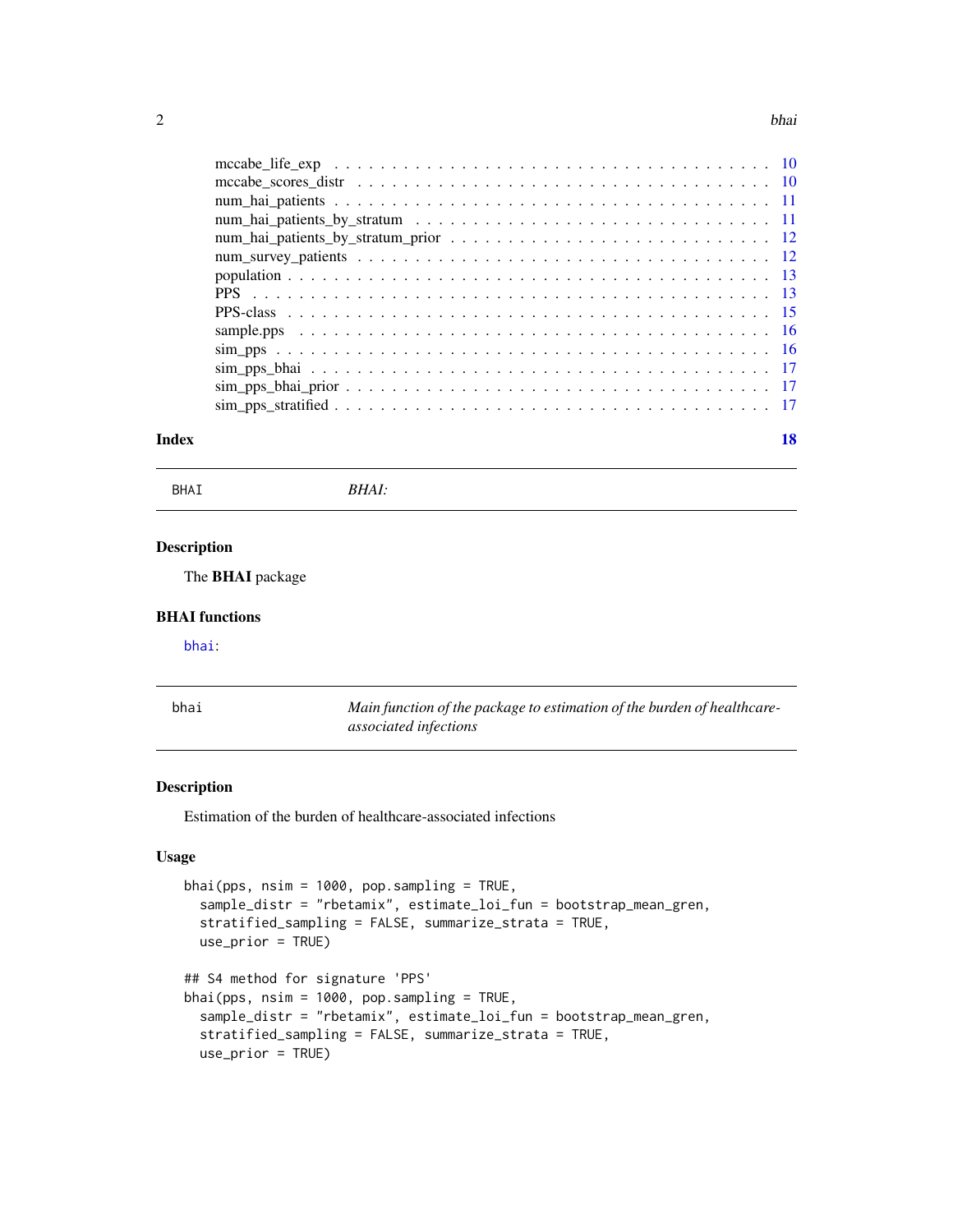#### <span id="page-2-0"></span>bhaile anns an t-Iomraid anns an t-Iomraid anns an t-Iomraid anns an t-Iomraid anns an t-Iomraid anns an t-Iomraid anns an t-Iomraid anns an t-Iomraid anns an t-Iomraid anns an t-Iomraid anns an t-Iomraid anns an t-Iomraid

## Arguments

| pps                 | The PPS object containing the data.                                                                                 |  |  |
|---------------------|---------------------------------------------------------------------------------------------------------------------|--|--|
| nsim                | Number of Monte Carlo simulations, default: 1000.                                                                   |  |  |
| pop.sampling        | Specifying whether parameters of the disease outcome trees should be sampled<br>on population level, default: TRUE. |  |  |
| sample_distr        | Distribution used for prevalence sampling, default: "rbetamix".                                                     |  |  |
| estimate_loi_fun    |                                                                                                                     |  |  |
|                     | Function used for estimation of the length of infection, default: bootstrap_mean_gren<br>(recommended!).            |  |  |
| stratified_sampling |                                                                                                                     |  |  |
|                     | Specifying whether stratified sampling should be done.                                                              |  |  |
| summarize_strata    |                                                                                                                     |  |  |
|                     | Specifying whether stratum-specific summary statistics should be computed.                                          |  |  |
| use_prior           | Specifying whether Prior distributions should be used for computations.                                             |  |  |
|                     |                                                                                                                     |  |  |

## Value

A PPS class object.

## See Also

**[PPS](#page-14-1)** 

## Examples

```
data(german_pps_2011_repr)
german_pps_repr = PPS(num_hai_patients = num_hai_patients,
   num_hai_patients_by_stratum = num_hai_patients_by_stratum,
   num_hai_patients_by_stratum_prior = num_hai_patients_by_stratum_prior,
   num_survey_patients = num_survey_patients,
   length_of_stay = length_of_stay,
   loi_pps = loi_pps,
   mccabe_scores_distr = mccabe_scores_distr,
   mccabe_life_exp = mccabe_life_exp,
   hospital_discharges = hospital_discharges,
   population = population,
   country="Germany (representative sample)")
german_pps_repr
```
#### set.seed(3) # The following example is run only for illustratory reasons # Note that you should never run the function with only 10 Monte-Carlo simulations in practice! bhai(german\_pps\_repr, nsim=10)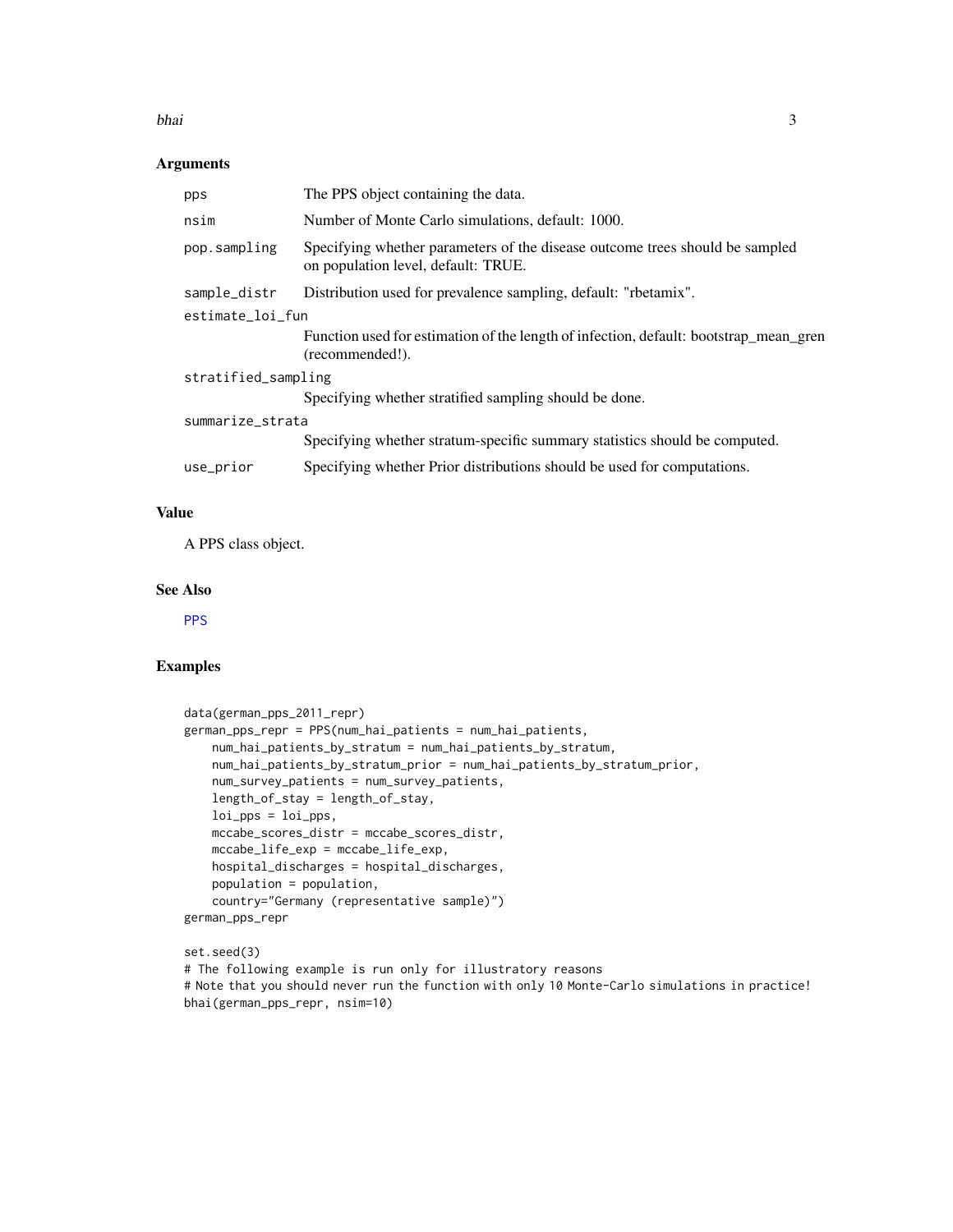<span id="page-3-0"></span>

Barplot of cases, deaths and DALYs.

#### Usage

```
bhai.barplot(..., what, infections=NULL, cols1=NULL, cols2=NULL, ylab=NULL, ylim=NULL,
legend_labs=NULL, main="", names.inf=TRUE, cex.names=1, border=par("fg"), lwd.errors=2)
```
#### Arguments

| .           | Further plotting arguments                                           |
|-------------|----------------------------------------------------------------------|
| what        | One of c("Cases", "Deaths", "DALY")                                  |
| infections  | If sepcified only a subset of infections in bhai_summary is plotted. |
| cols1       | Color used to fill the bars.                                         |
| cols2       | Specifies colors of YLDs when plotting DALYs.                        |
| ylab        | Y-axis labels.                                                       |
| ylim        | Limits of y-axis.                                                    |
| legend_labs | Labels of legend.                                                    |
| main        | Title of plot                                                        |
| names.inf   | Specifying whether names of infections should be plotted.            |
| cex.names   | Font size of labels.                                                 |
| border      | The color to be used for the border of the bars, default: par("fg"). |
| lwd.errors  | Line width of error bars.                                            |

#### See Also

**[PPS](#page-14-1)** 

```
data(german_pps_2011_repr)
german_pps_repr = PPS(num_hai_patients = num_hai_patients,
   num_hai_patients_by_stratum = num_hai_patients_by_stratum,
   num_hai_patients_by_stratum_prior = num_hai_patients_by_stratum_prior,
   num_survey_patients = num_survey_patients,
   length_of_stay = length_of_stay,
   loi_pps = loi_pps,
   mccabe_scores_distr = mccabe_scores_distr,
   mccabe_life_exp = mccabe_life_exp,
   hospital_discharges = hospital_discharges,
```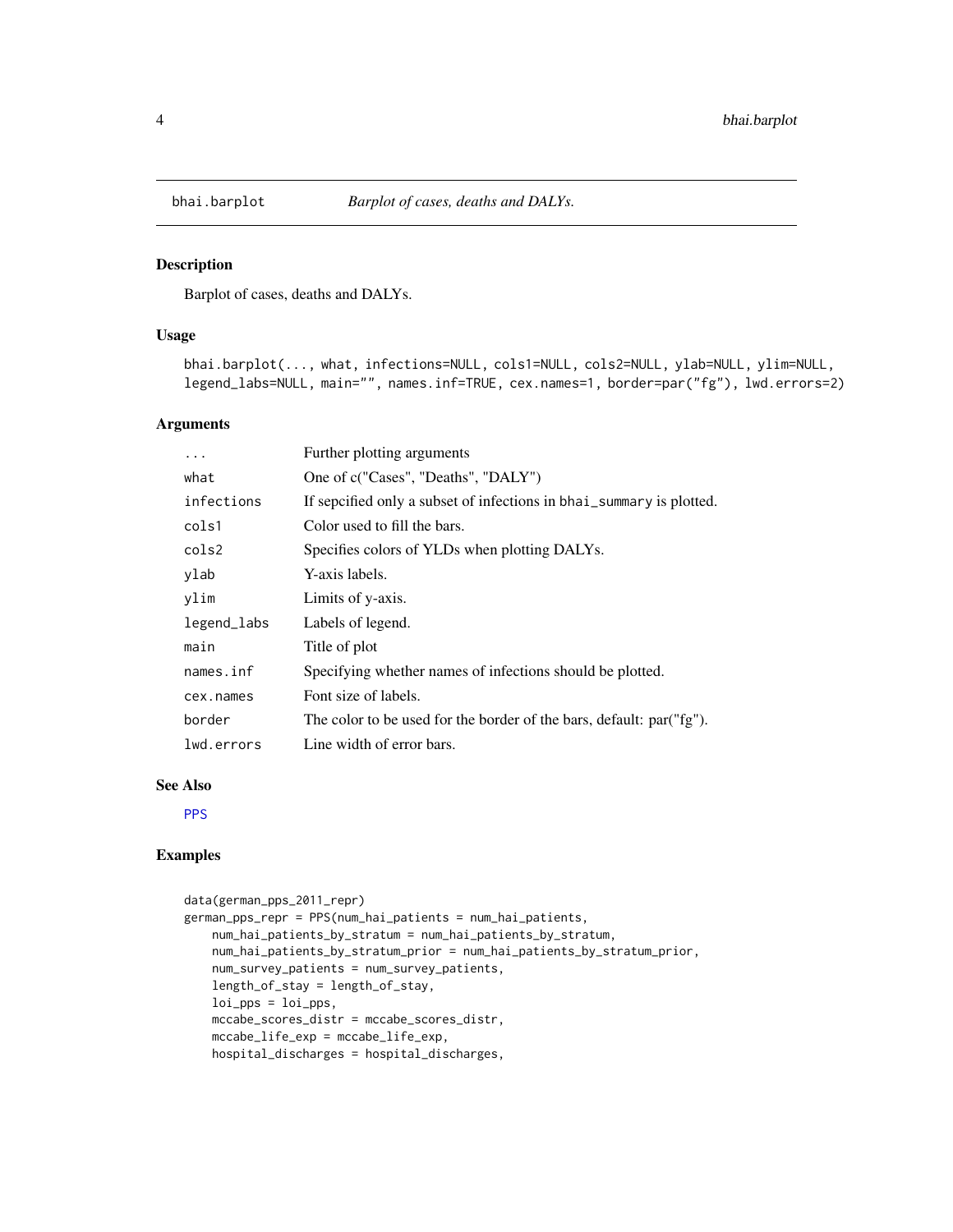## <span id="page-4-0"></span>bhai.circleplot 5

```
population = population,
    country="Germany (representative sample)")
german_pps_repr
set.seed(3)
# The following example is run only for illustratory reasons
# Note that you should never run the function with only 10 Monte-Carlo simulations in practice!
result_ger = bhai(german_pps_repr, nsim=10)
bhai.barplot(result_ger, what="Cases")
```
bhai.circleplot *Summary plot of number of infections, deaths and DALYs*

## Description

Summary plot of number of infections, deaths and DALYs

#### Usage

```
bhai.circleplot(pps, infections=NULL, main="", xlim=NULL, ylim=NULL)
```
#### Arguments

| pps        | The PPS object containing the data. |
|------------|-------------------------------------|
| infections | Infections to be plotted.           |
| main       | Title of plot.                      |
| xlim       | Limits of x-axis.                   |
| vlim       | Limits of y-axis.                   |

#### See Also

[PPS](#page-14-1)

```
data(german_pps_2011_repr)
german_pps_repr = PPS(num_hai_patients = num_hai_patients,
   num_hai_patients_by_stratum = num_hai_patients_by_stratum,
   num_hai_patients_by_stratum_prior = num_hai_patients_by_stratum_prior,
   num_survey_patients = num_survey_patients,
   length_of_stay = length_of_stay,
   loi_pps = loi_pps,
   mccabe_scores_distr = mccabe_scores_distr,
   mccabe_life_exp = mccabe_life_exp,
   hospital_discharges = hospital_discharges,
```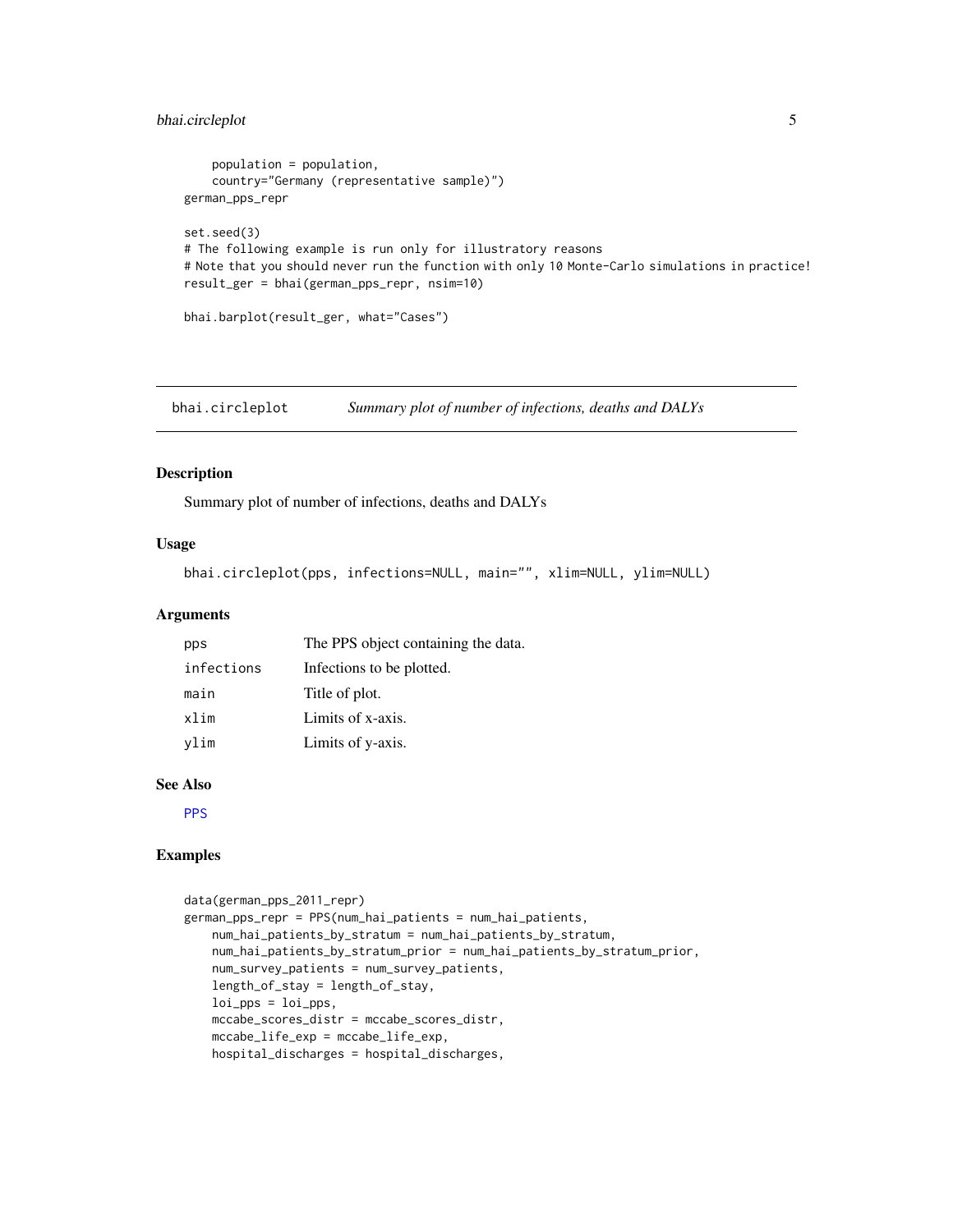```
population = population,
    country="Germany (representative sample)")
german_pps_repr
set.seed(3)
# The following example is run only for illustratory reasons
# Note that you should never run the function with only 10 Monte-Carlo simulations in practice!
result = bhai(german_pps_repr, nsim=10)
bhai.circleplot(pps=result)
```
bhai.prettyTable *Create summary table*

## Description

Create BHAI summary table

#### Usage

```
bhai.prettyTable(pps, pop_norm=FALSE, conf.int=TRUE)
```
#### Arguments

| pps      | The PPS object containing the data.                                                          |
|----------|----------------------------------------------------------------------------------------------|
| pop_norm | Indicating whether statistics should be computed per 100,000 population, de-<br>fault: TRUE. |
| conf.int | Specifying whether confidence intervals should be computed, default: TRUE.                   |

## Value

A data.frame containing the summarised results.

#### See Also

[PPS](#page-14-1)

```
data(german_pps_2011_repr)
german_pps_repr = PPS(num_hai_patients = num_hai_patients,
   num_hai_patients_by_stratum = num_hai_patients_by_stratum,
   num_hai_patients_by_stratum_prior = num_hai_patients_by_stratum_prior,
   num_survey_patients = num_survey_patients,
   length_of_stay = length_of_stay,
   loi_pps = loi_pps,
   mccabe_scores_distr = mccabe_scores_distr,
   mccabe_life_exp = mccabe_life_exp,
```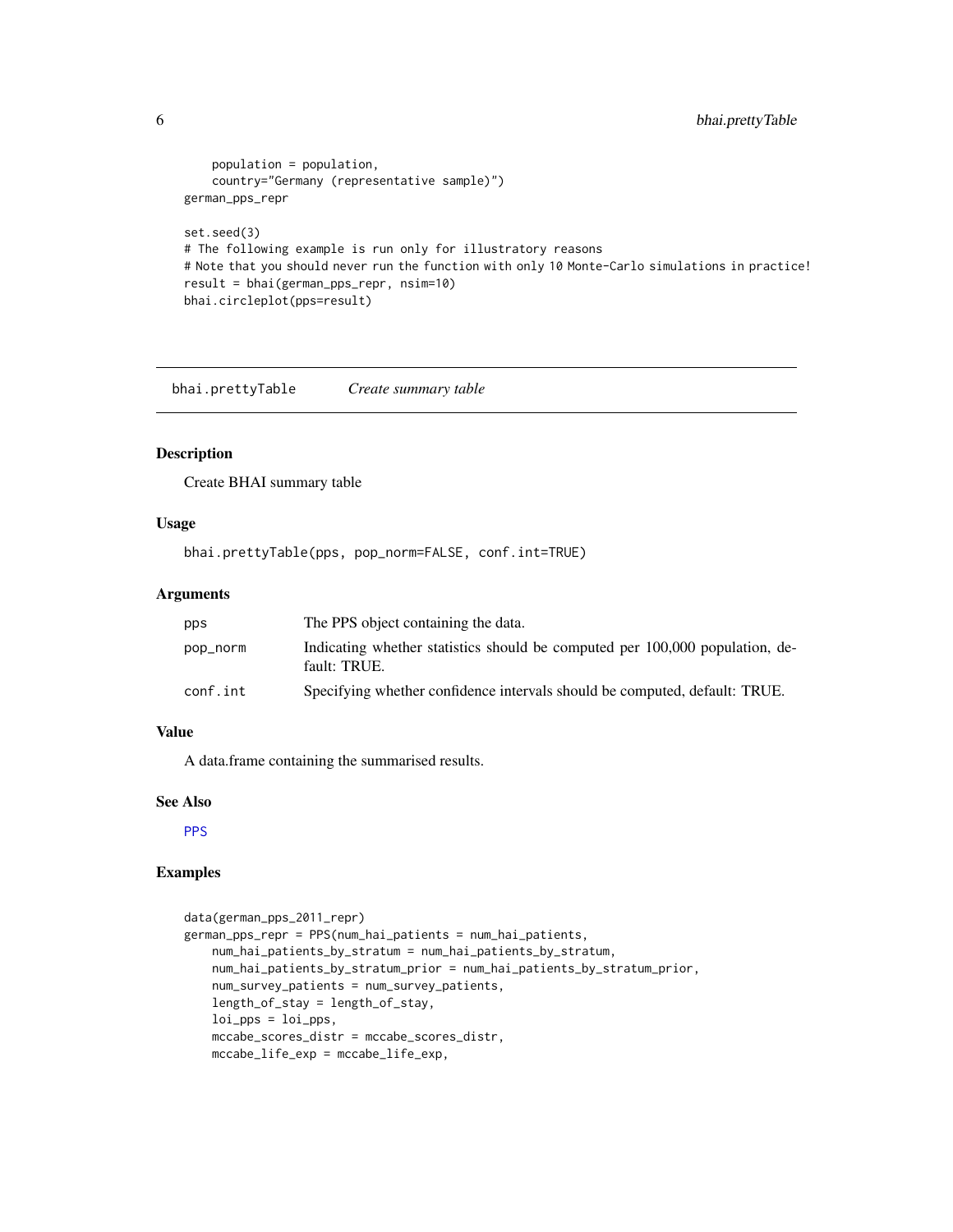## <span id="page-6-0"></span>bhai.strataplot 7

```
hospital_discharges = hospital_discharges,
   population = population,
    country="Germany (representative sample)")
german_pps_repr
set.seed(3)
# The following example is run only for illustratory reasons
# Note that you should never run the function with only 10 Monte-Carlo simulations in practice!
result = bhai(german_pps_repr, nsim=10)
bhai.prettyTable(result)
```
bhai.strataplot *Stratified barplot of cases, deaths and DALYs.*

## Description

Stratified barplot of cases, deaths and DALYs.

## Usage

bhai.strataplot(pps, infection, what, col=NULL, errors=TRUE, lwd.errors=2, xlab=NULL, ...)

#### Arguments

| pps        | The PPS object containing the data.                             |
|------------|-----------------------------------------------------------------|
| infection  | Infection to be plotted.                                        |
| what       | One of c("Cases", "Deaths", "DALY")                             |
| col        | Color used to fill the bars.                                    |
| errors     | Specifying whether error bars should be plotted, default: TRUE. |
| lwd.errors | Line width of error bars.                                       |
| xlab       | X-axis labels.                                                  |
| $\cdots$   | Further plotting arguments                                      |

#### See Also

[PPS](#page-14-1)

```
data(german_pps_2011_repr)
german_pps_repr = PPS(num_hai_patients = num_hai_patients,
   num_hai_patients_by_stratum = num_hai_patients_by_stratum,
   num_hai_patients_by_stratum_prior = num_hai_patients_by_stratum_prior,
   num_survey_patients = num_survey_patients,
   length_of_stay = length_of_stay,
```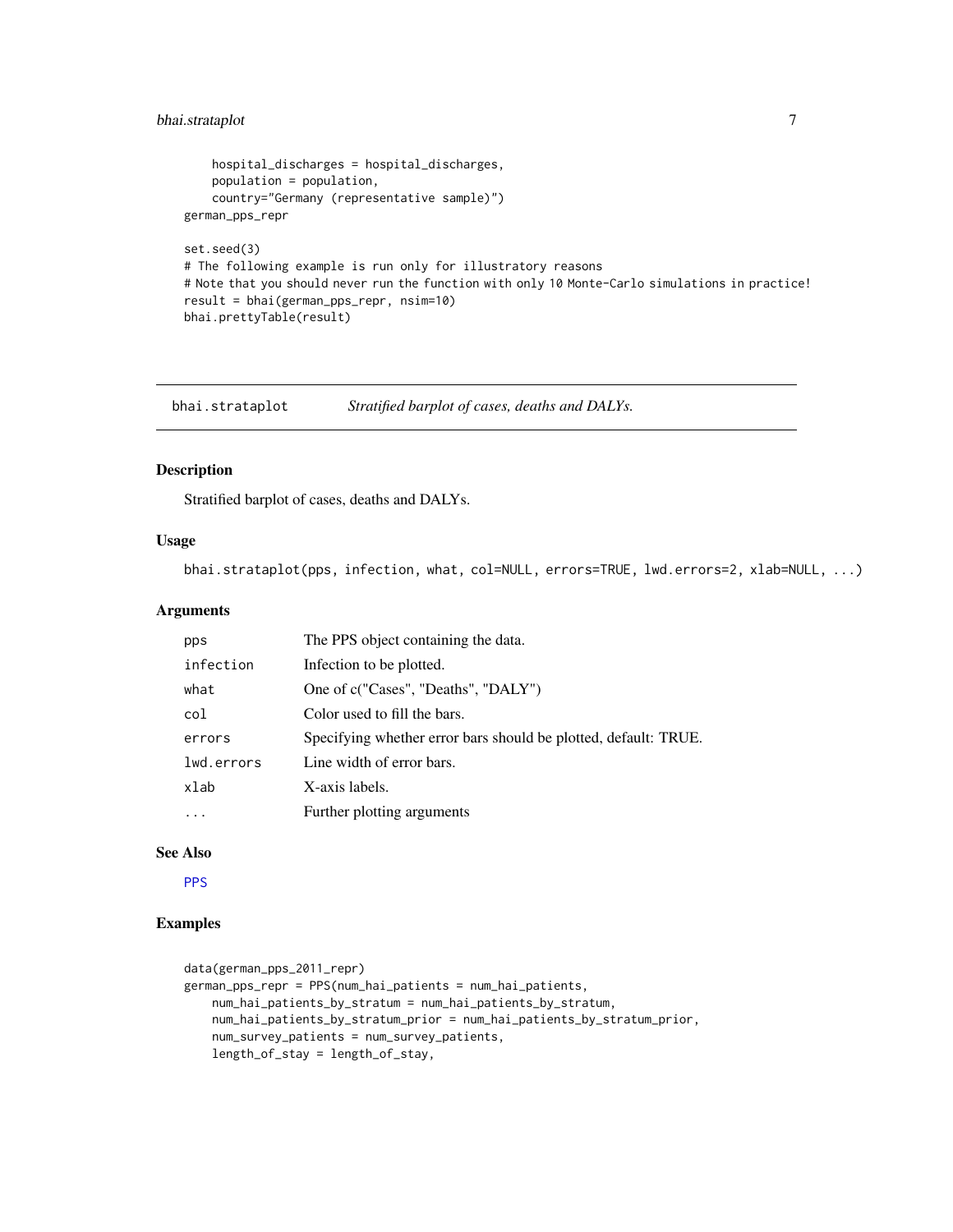```
loi_pps = loi_pps,
   mccabe_scores_distr = mccabe_scores_distr,
   mccabe_life_exp = mccabe_life_exp,
   hospital_discharges = hospital_discharges,
   population = population,
    country="Germany (representative sample)")
german_pps_repr
```

```
set.seed(3)
# The following example is run only for illustratory reasons
# Note that you should never run the function with only 10 Monte-Carlo simulations in practice!
result = bhai(german_pps_repr, nsim=10)
bhai.strataplot(pps=result, infection="HAP", what="Cases")
```
eu\_pps *Aggregated data of the ECDC PPS 2010-2011.*

## Description

Aggregated data of the ECDC PPS 2010-2011.

#### Usage

data(eu\_pps\_2011)

#### Format

A PPS object.

german\_pps\_conv *Aggregated data of the german PPS 2010-2011 (convenience sample).*

#### Description

Aggregated data of the german PPS 2010-2011 (convenience sample).

#### Usage

```
data(german_pps_2011_conv)
```
#### Format

<span id="page-7-0"></span>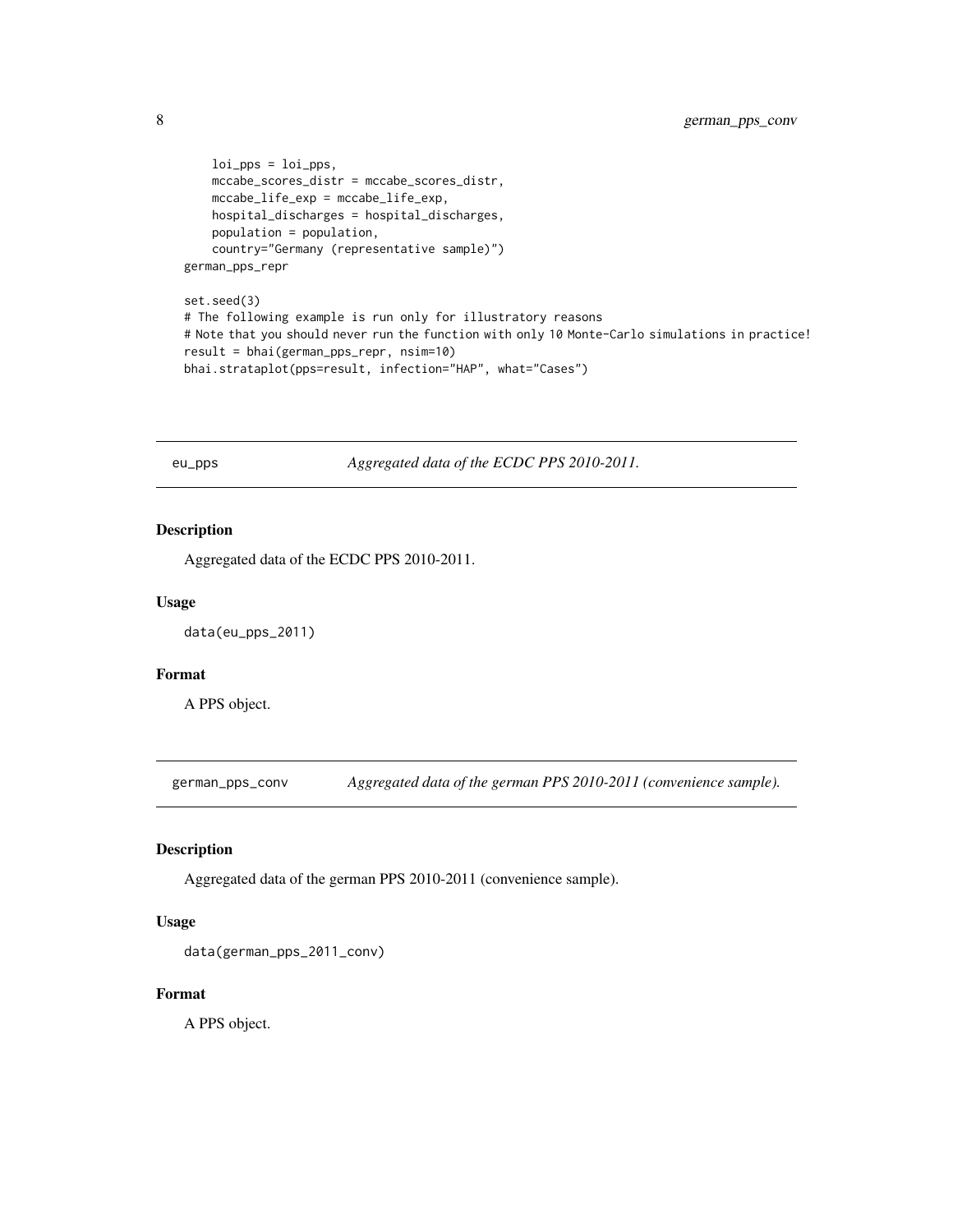<span id="page-8-0"></span>hospital\_discharges *Hospital discharges in Germany (2011)*

## Description

Hospital discharges in Germany (2011)

## Usage

```
data(german_pps_2011_repr)
```
## Format

A PPS object.

| length_of_stay | Average length of stay of survey patients in german PPS 2011 (repre- |  |
|----------------|----------------------------------------------------------------------|--|
|                | sentative sample)                                                    |  |

## Description

Average length of stay of survey patients in german PPS 2011 (representative sample)

#### Usage

```
data(german_pps_2011_repr)
```
## Format

A PPS object.

| loi_pps | A list containing length of infections from all patients in the german |
|---------|------------------------------------------------------------------------|
|         | PPS 2011 representative sample.                                        |

## Description

A list containing length of infections from all patients in the german PPS 2011 representative sample.

## Usage

```
data(german_pps_2011_repr)
```
#### Format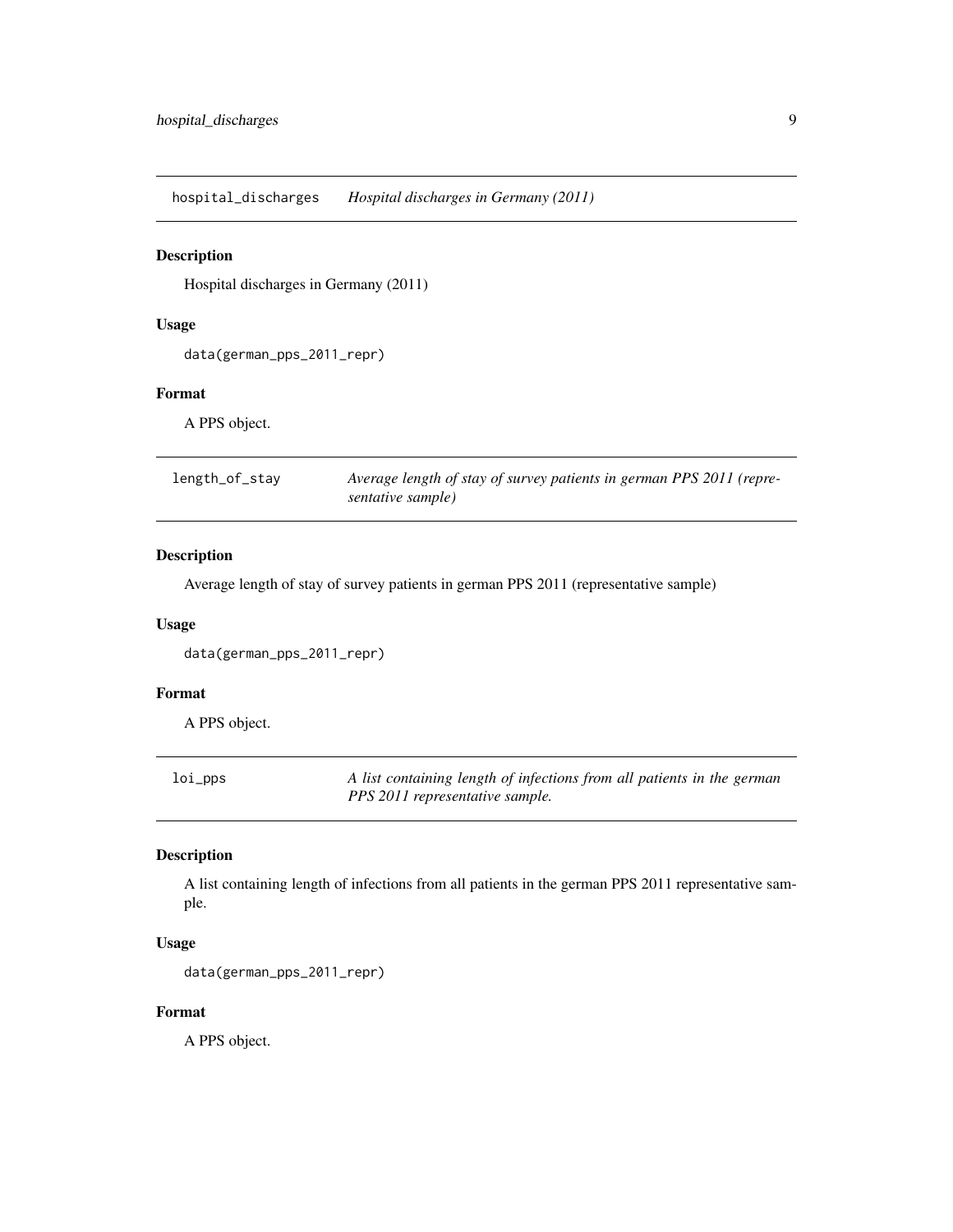<span id="page-9-0"></span>mccabe\_life\_exp *Named list containing remaining life expectancies for each McCabe score (NONFATAL, ULTFATAL, RAPFATAL).*

## Description

Named list containing remaining life expectancies for each McCabe score (NONFATAL, ULTFA-TAL, RAPFATAL).

## Usage

```
data(german_pps_2011_repr)
```
#### Format

A PPS object.

| mccabe scores distr | The observed McCabe scores (counts) for each infection, age and gen- |
|---------------------|----------------------------------------------------------------------|
|                     | der stratum from the ECDC PPS 2011-2012.                             |

## Description

The observed McCabe scores (counts) for each infection, age and gender stratum from the ECDC PPS 2011-2012.

## Usage

```
data(german_pps_2011_repr)
```
## Format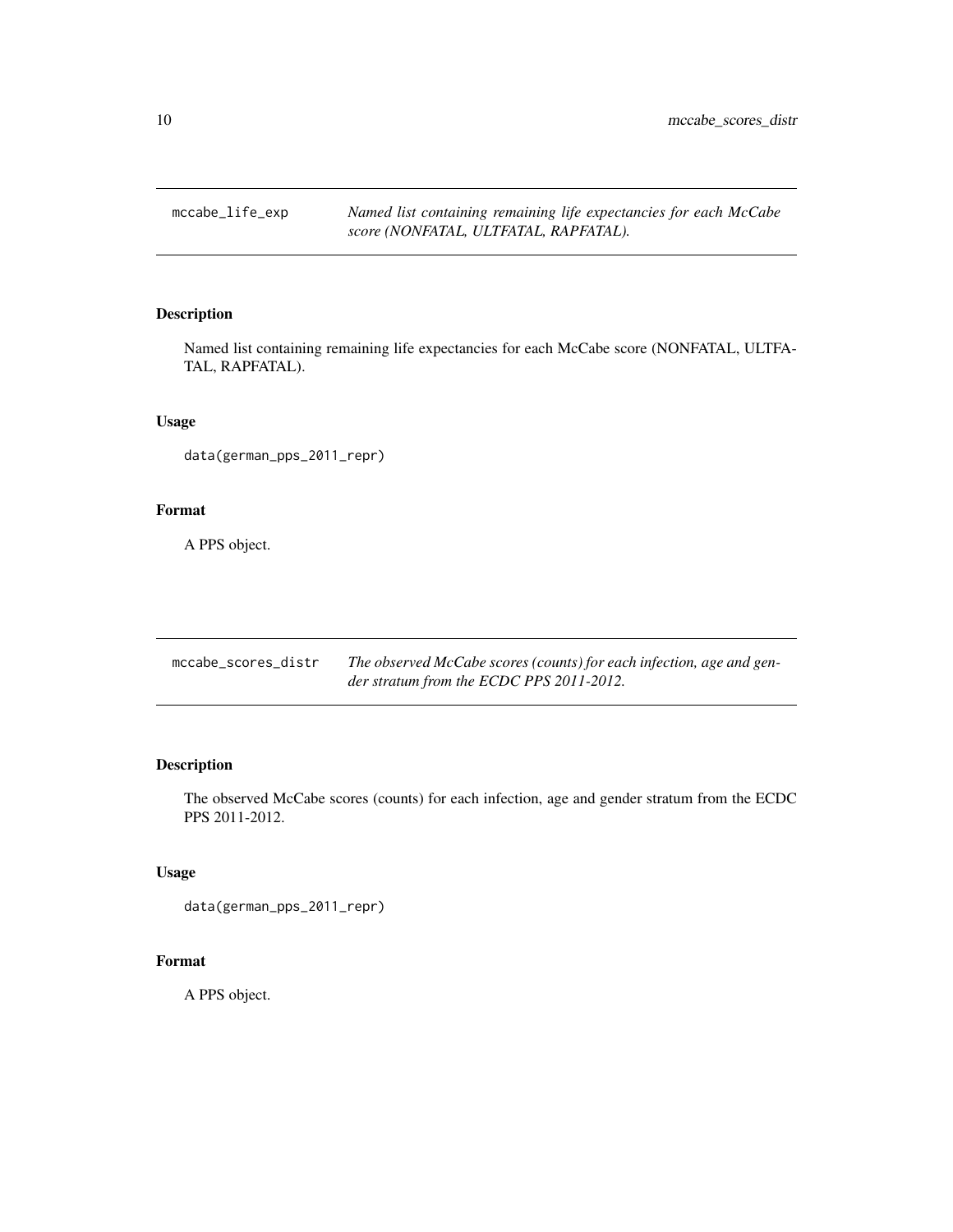<span id="page-10-0"></span>num\_hai\_patients *Number of cases for each infection in the german PPS 2011 (representative sample)*

## Description

Number of cases for each infection in the german PPS 2011 (representative sample)

## Usage

data(german\_pps\_2011\_repr)

## Format

A PPS object.

num\_hai\_patients\_by\_stratum

*Stratified number of cases for each infection in the german PPS 2011 (representative sample)*

## Description

Stratified number of cases for each infection in the german PPS 2011 (representative sample)

## Usage

```
data(german_pps_2011_repr)
```
## Format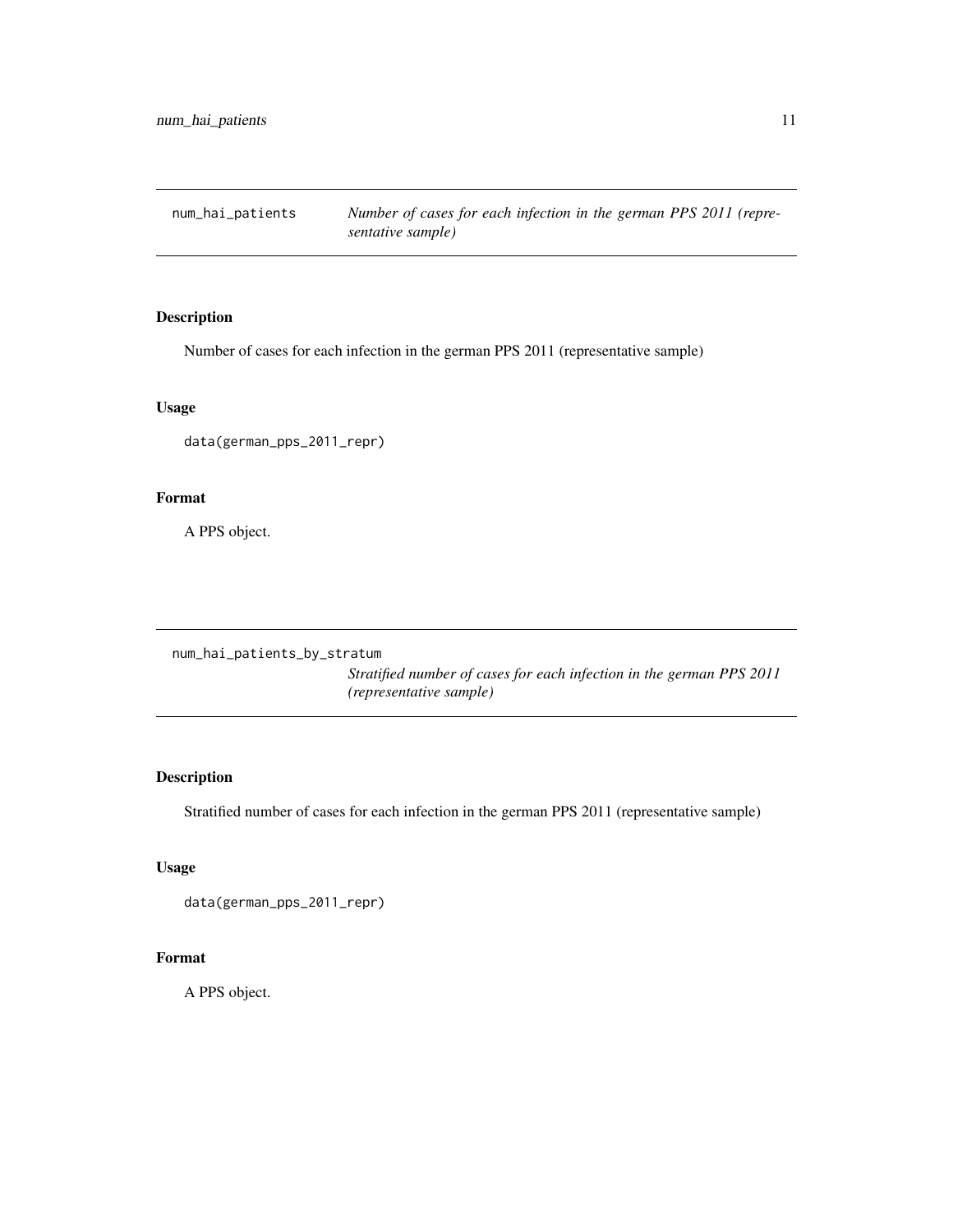<span id="page-11-0"></span>num\_hai\_patients\_by\_stratum\_prior

*Stratified number of cases for each infection in the german PPS 2011 (convenience sample). This distribution is used as a Prior for the representative sample.*

## Description

Stratified number of cases for each infection in the german PPS 2011 (convenience sample). This distribution is used as a Prior for the representative sample.

## Usage

```
data(german_pps_2011_repr)
```
#### Format

A PPS object.

| num_survey_patients |          |  | Number of survey patients in the german PPS 2011 (representative |
|---------------------|----------|--|------------------------------------------------------------------|
|                     | sample). |  |                                                                  |

## Description

Number of survey patients in the german PPS 2011 (representative sample).

#### Usage

```
data(german_pps_2011_repr)
```
#### Format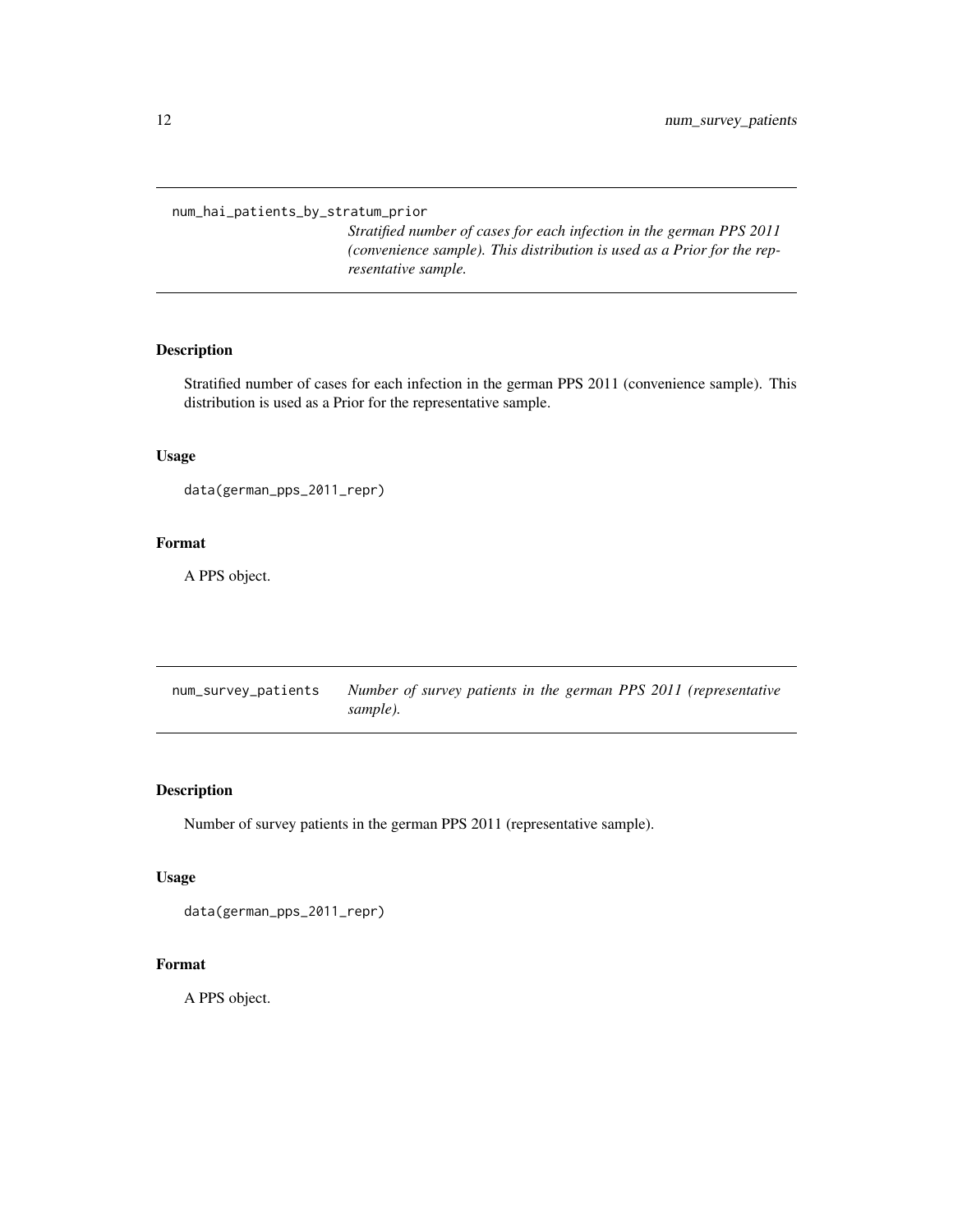<span id="page-12-0"></span>

Population size of Germany in 2011.

#### Usage

data(german\_pps\_2011\_repr)

## Format

A PPS object.

PPS *Create a PPS object*

#### Description

This function creates a PPS object.

## Usage

```
PPS(num_hai_patients = NULL, num_survey_patients = NULL,
  length_of_stay = NULL, loi_pps = NULL, hospital_discharges = NULL,
  num_hai_patients_by_stratum = NULL,
 num_hai_patients_by_stratum_prior = NULL, mccabe_scores_distr = NULL,
 mccabe_by_stratum_prior = NULL, mccabe_life_exp = NULL,
 num_survey_patients_by_stratum = NULL, population = NULL,
  country = "")
```
## Arguments

| num_hai_patients    |                                                                                                                                                                                                                                                  |
|---------------------|--------------------------------------------------------------------------------------------------------------------------------------------------------------------------------------------------------------------------------------------------|
|                     | Named numeric containing patients having healthcare-associated infections.                                                                                                                                                                       |
| num_survey_patients |                                                                                                                                                                                                                                                  |
|                     | Number of patients in point prevalence survey.                                                                                                                                                                                                   |
|                     | length_of_stay Length of stay of all patients in hospitals. This is need for the prevalence to<br>incidence conversion with the Rhame-Sudderth formula.                                                                                          |
| $loi$ pps           | A list containing length of infections from all patients in the PPS. The length of<br>infection of all healthcare-associated infections. In PPS this is usually approxi-<br>mated as the time from infection onset until the date of the survey. |
| hospital_discharges |                                                                                                                                                                                                                                                  |
|                     | The number of hospital discharges.                                                                                                                                                                                                               |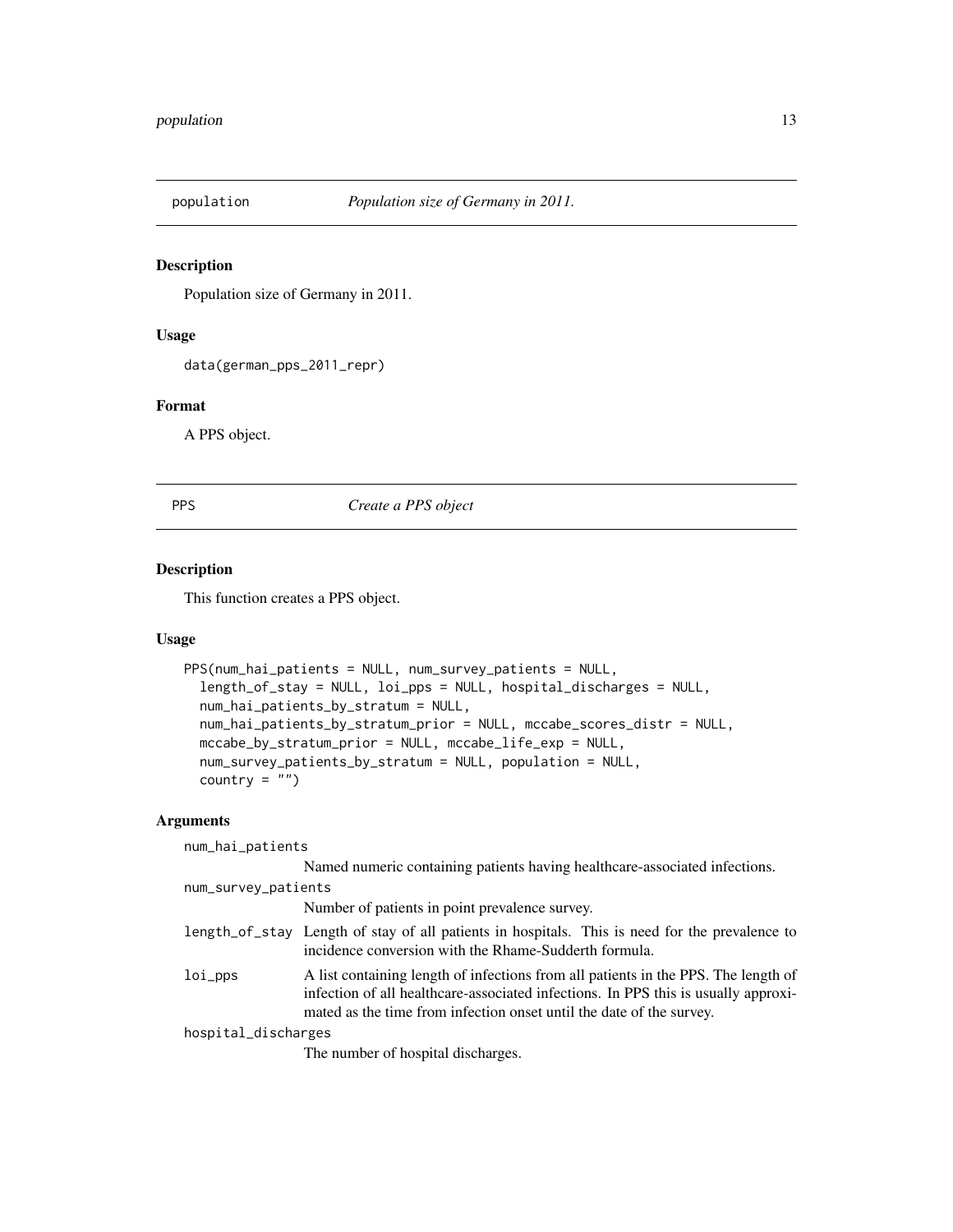#### <span id="page-13-0"></span>num\_hai\_patients\_by\_stratum

A list containing for each infection the number of patients in each age and gender stratum.

## num\_hai\_patients\_by\_stratum\_prior

The prior weight (counts) for each infection, age and gender stratum. This is used for smooting the age and gender distribution when small numbers are observed.

#### mccabe\_scores\_distr

The observed McCabe scores (counts) for each infection, age and gender stratum from the PPS.

## mccabe\_by\_stratum\_prior

The prior weight (counts) for each infection, McCabe score, age and gender stratum. This is used for smooting the age and gender distribution when small numbers are observed.

#### mccabe\_life\_exp

Named list containing remaining life expectancies for each McCabe score (NON-FATAL, ULTFATAL, RAPFATAL).

#### num\_survey\_patients\_by\_stratum

Number of survey patients stratified by infection, age and gender. If this parameter is provided the methodology described in Cassini et al. (2016) <doi:https://doi.org/10.1371/journal.pm is applied. population Population size.

country Name of the country.

#### Value

A PPS class object.

#### See Also

#### **[PPS](#page-14-1)**

```
data(german_pps_2011_repr)
german_pps_repr = PPS(num_hai_patients = num_hai_patients,
   num_hai_patients_by_stratum = num_hai_patients_by_stratum,
   num_hai_patients_by_stratum_prior = num_hai_patients_by_stratum_prior,
   num_survey_patients = num_survey_patients,
   length_of_stay = length_of_stay,
   loi_pps = loi_pps,
   mccabe_scores_distr = mccabe_scores_distr,
   mccabe_life_exp = mccabe_life_exp,
   hospital_discharges = hospital_discharges,
   population = population,
   country="Germany (representative sample)")
german_pps_repr
```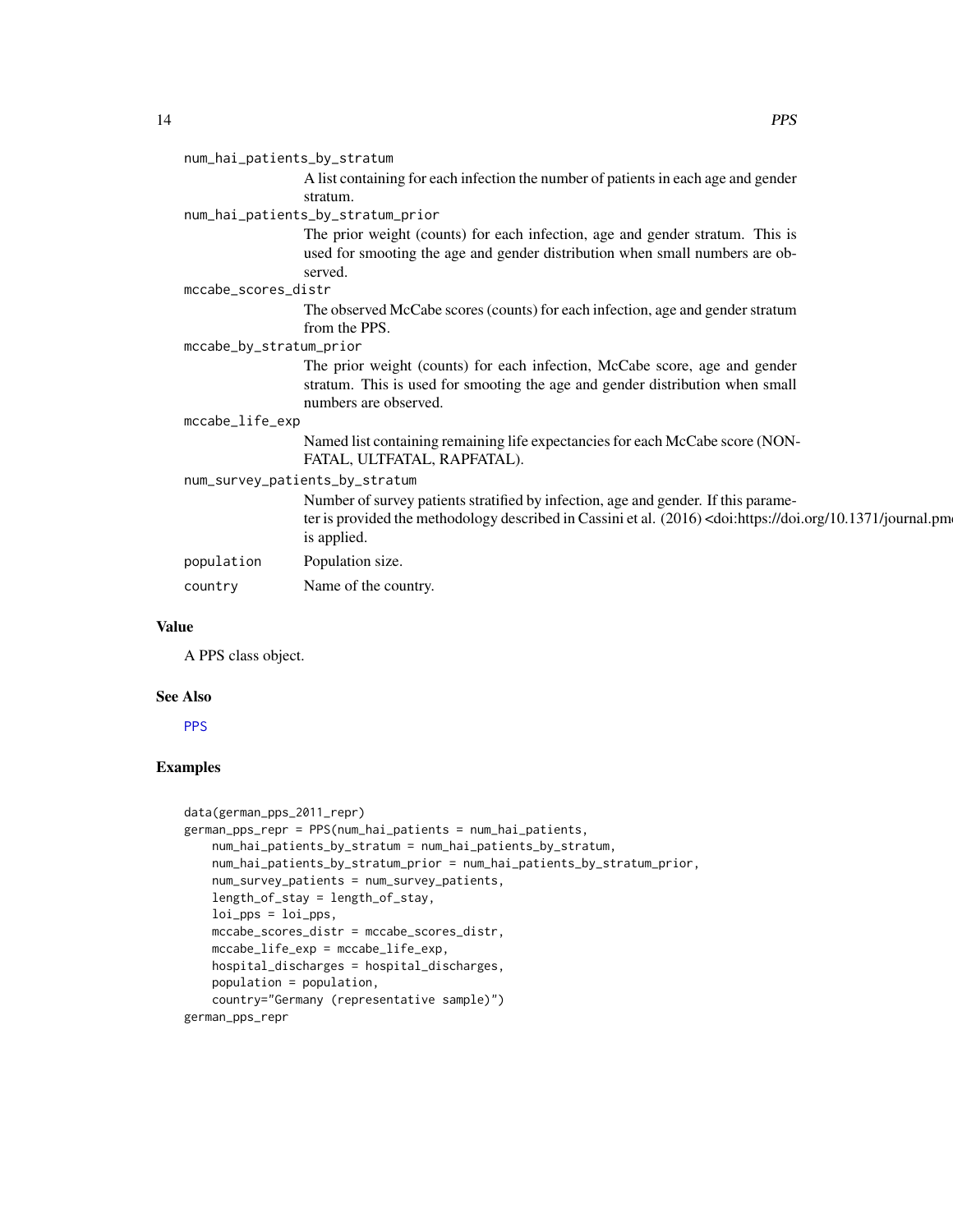<span id="page-14-1"></span><span id="page-14-0"></span>

This class is a generic container for PPS data sets.

#### **Slots**

infections Character vector storing names of infections in PPS

num\_hai\_patients Named numeric containing patients having healthcare-associated infections.

num\_survey\_patients Number of patients in point prevalence survey.

- length\_of\_stay Length of stay of all patients in hospitals. This is need for the prevalence to incidence conversion with the Rhame-Sudderth formula.
- loi\_pps A list containing length of infections from all patients in the PPS. In PPS this is usually calculated as the time from infection onset until the date of the survey.
- hospital\_discharges The number of hospital discharges.
- num\_hai\_patients\_by\_stratum A list containing for each infection the number of patients in each age and gender stratum.
- num\_hai\_patients\_by\_stratum\_prior The prior weight (counts) for each infection, age and gender stratum. This is used for smooting the age and gender distribution when small numbers are observed.
- mccabe\_scores\_distr The observed McCabe scores (counts) for each infection, age and gender stratum from the PPS.
- mccabe\_by\_stratum\_prior The prior weight (counts) for each infection, McCabe score, age and gender stratum. This is used for smooting the age and gender distribution when small numbers are observed.
- mccabe\_life\_exp Named list containing remaining life expectancies for each McCabe score (NON-FATAL, ULTFATAL, RAPFATAL).
- num\_survey\_patients\_by\_stratum Number of survey patients stratified by infection, age and gender. If this parameter is provided the methodology described in Cassini et al. (2016) <doi:https://doi.org/10.1371/journal.pmed.1002150> is applied.
- population Population size
- country Name of the country in which PPS was conducted
- bhai\_options Options with which bhai was run. If bhai was not run yet, this is an empty list.
- bhai\_summary Summary statistics of bhai. If bhai was not run yet, this is an empty list.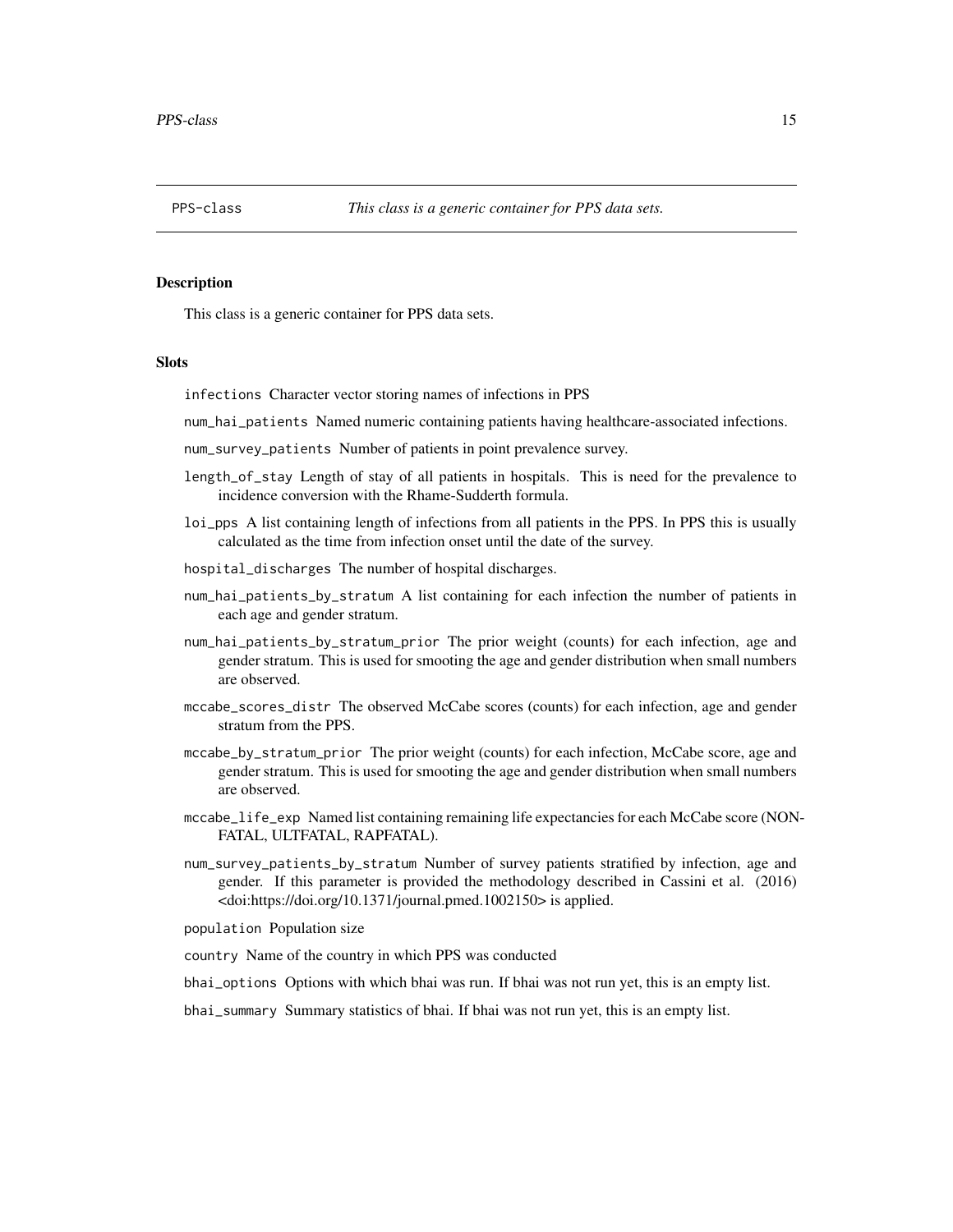<span id="page-15-0"></span>

Simulate PPS data

#### Usage

sample.pps(pps\_data, num\_survey\_patients)

## Arguments

pps\_data The PPS object containing the data. Parameters for simulations are extracted from this data.

num\_survey\_patients

Numeric vector indicating sample sizes for simulations.

#### Value

A simulated PPS object.

#### See Also

**[PPS](#page-14-1)** 

#### Examples

```
# Specify the number of survey patients
sim_survey_patients = 10000
# Subsample data sets from european PPS
sim_pps = sample.pps(eu_pps, num_survey_patients = sim_survey_patients)
```
sim\_pps *Simulated/subsampled data sets from european PPS*

#### Description

Simulated/subsampled data sets from european PPS

#### Usage

data(simulations)

#### Format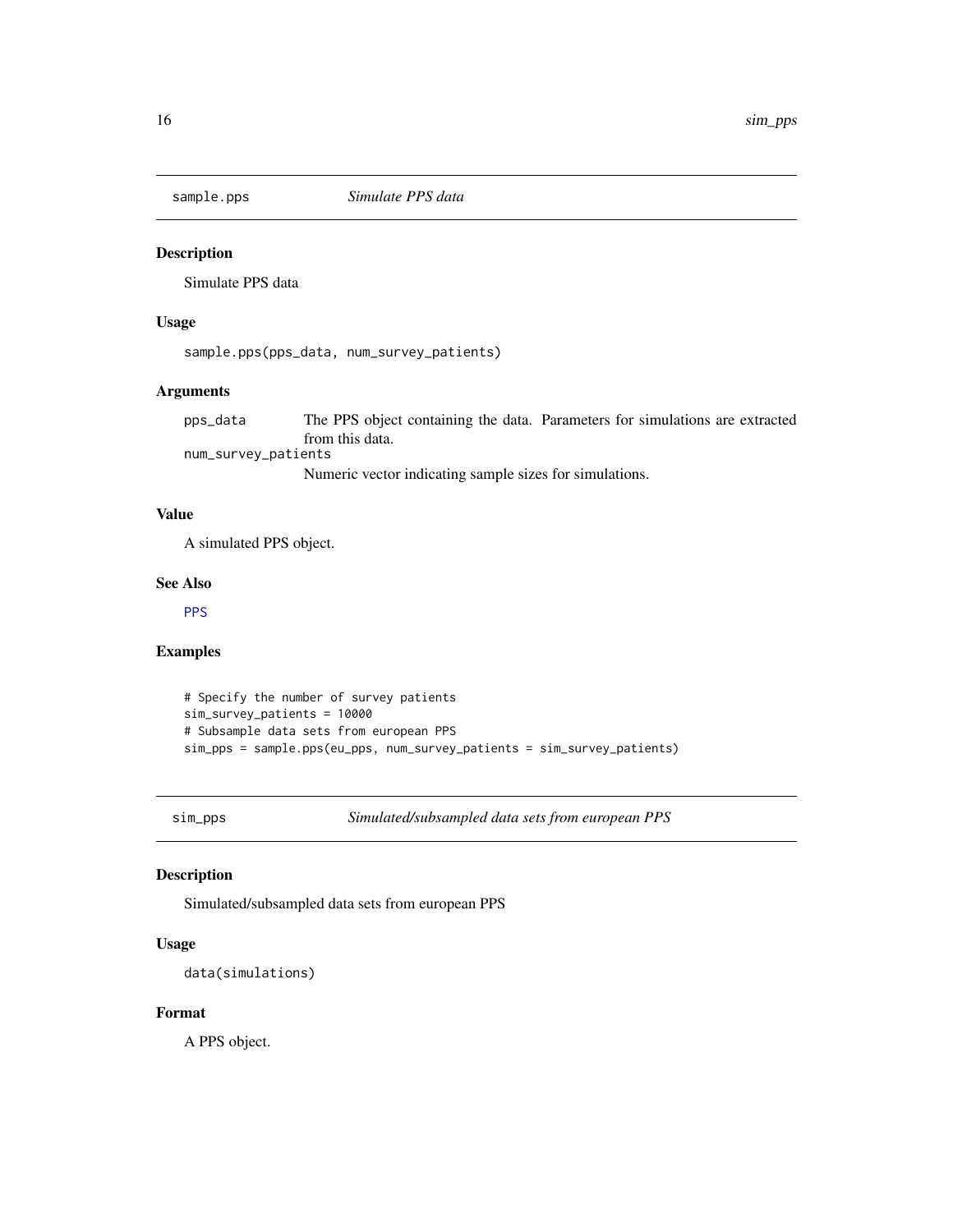<span id="page-16-0"></span>

BHAI with default options was applied to simulated/subsampled data sets from european PPS

### Usage

data(simulations)

## Format

A PPS object.

sim\_pps\_bhai\_prior *BHAI with prior was applied to simulated/subsampled data sets from european PPS*

## Description

BHAI with prior was applied to simulated/subsampled data sets from european PPS

#### Usage

data(simulations)

#### Format

A PPS object.

sim\_pps\_stratified *BHAI with stratified sampling was applied to simulated/subsampled data sets from european PPS*

#### Description

BHAI with stratified sampling was applied to simulated/subsampled data sets from european PPS

#### Usage

```
data(simulations)
```
#### Format